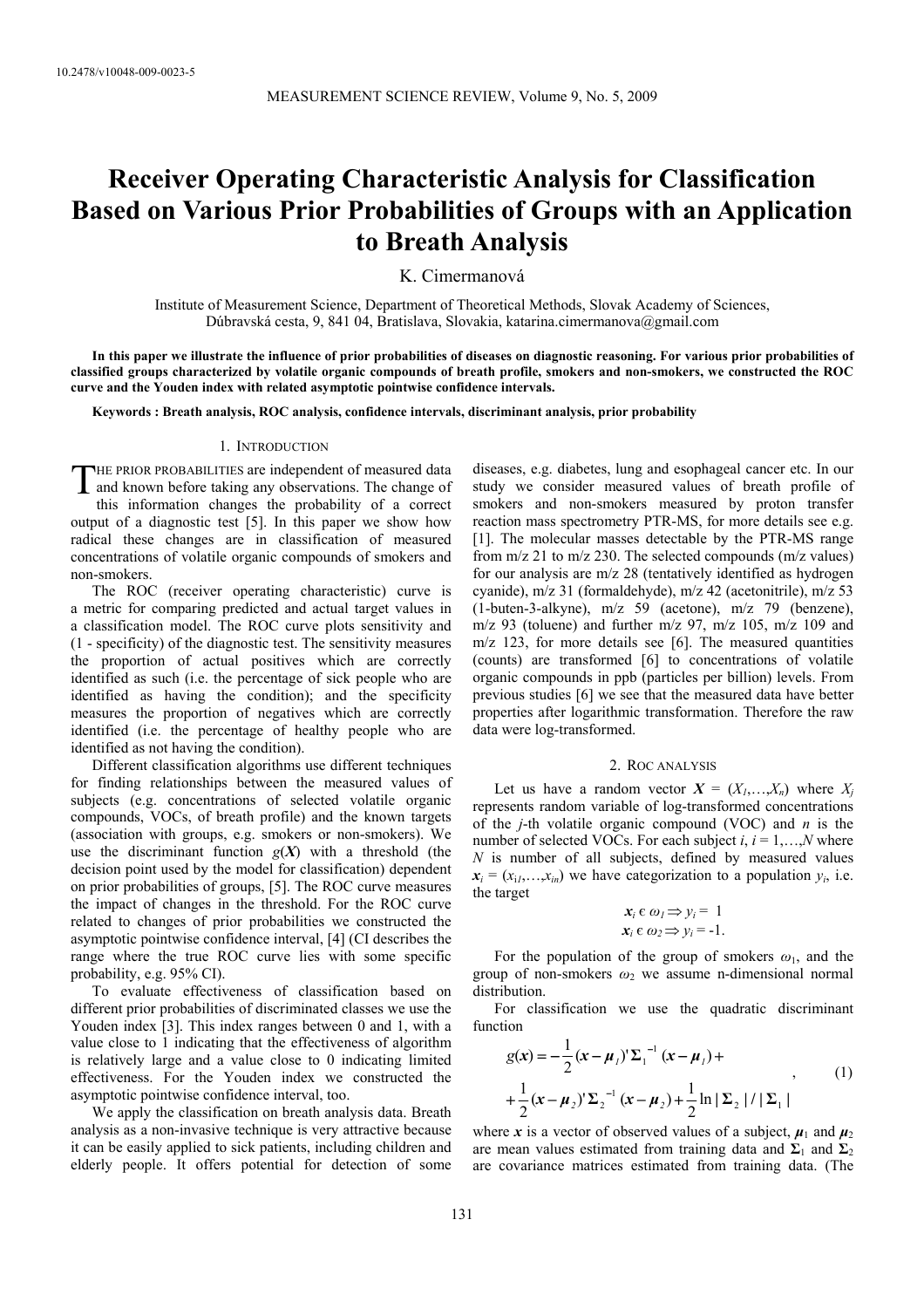database is divided into a training and a testing set in some ratio, e.g. 3:2).

For a new observation from the testing set  $x = (x_1, \ldots, x_n)$ we evaluate the value of the discriminant function  $g(x)$ . This value is compared with a threshold value  $k, -\infty < k < \infty$ . In our case the threshold value *k* is defined as

$$
k = \ln \frac{P(\omega_2)}{P(\omega_1)}\tag{2}
$$

where  $P(\omega_1)$  and  $P(\omega_2)$  are prior probabilities of group membership, more in [5]. When  $g(x) > k$  the subject is classified to the group of positives

$$
g(x) > k \Rightarrow x \in \omega_1
$$

and otherwise when

$$
g(x) \leq k \Rightarrow x \in \omega_2.
$$

From results of classification of testing data we can evaluate sensitivity *Se* and specificity *Sp* as

$$
Se = \frac{TP}{TP + FN} \text{ and } Sp = \frac{TN}{TN + FP}
$$
 (3)

where *TP* is the number of true positives (positive subject is classified as positive,  $\#i$ :  $g(x_i) > k$  and  $v_i = 1$ ), *TN* of true negatives (negative subject as negative, #*i*:  $g(x_i) \leq k$  and  $y_i = -1$ ), *FP* of false positives (negative as positive, #*i*:  $g(x_i)$ ) *k* and  $v_i = -1$ ) and *FN* is the number of false negatives (positive subject as negative, #*i*:  $g(x_i) \leq k$  and  $y_i = 1$ ).

The sensitivity can be expressed as  $Se(k) = P(g(X) > k | y =$ 1) = 1 –  $P(g(X) \le k | y = 1) = 1 - G(k)$  and specificity  $Sp(k) =$  $P(g(X) \leq k | y = -1) = F(k)$ , where  $G(k)$  and  $F(k)$  can be interpreted as cumulative distribution functions (cdfs) of discriminant function  $g(X)$  for positive group  $\omega_1$  and negative group  $\omega_2$ . The alternative definition of the ROC curve is

$$
R(1-t) = 1 - G\{F^{-1}(t)\}\tag{4}
$$

For  $0 \le t \le 1$  where  $F-1(t) = \inf\{k: F(k) \ge t\}$  denotes the generalized inverse function of *F*. However, since empirical cdfs  $\hat{F}$  and  $\hat{G}$  are discontinuous, the estimate of  $R(1 - t)$  might have a very erratic appearance [4]. For this reason, it can be advantageous to use smooth empirical cdfs for calculating the estimator of  $R(1 - t)$ . From empirical cumulative distribution functions we construct estimates of probability density functions (pdfs) *f* and *g*, based on normalized histograms. We smooth the functions  $\hat{f}$  and  $\hat{g}$ , too. Next we assume that *f* and *g* are continuous and  $f/g$  is bounded on any subinterval  $(a,b)$ of (0,1), and  $n/m \rightarrow \lambda$  (a constant) as  $\min(n,m) \rightarrow \infty$ , where *n* and *m* are sample sizes of training sets of the populations. The asymptotic pointwise estimate of a CI for  $R(1 - t)$  is defined as

$$
\hat{R}(1-t) \pm z(\alpha/2)\hat{\sigma}(t) \tag{5}
$$

where  $z(\alpha/2)$  is the  $\alpha/2$ -quantile of the standard normal distribution,  $\alpha$  is a chosen level of significance and  $\hat{\sigma}$  is estimated standard deviation of the ROC curve defined later. In [4] it is shown that a probability space exists on which one can define two independent Brownian bridges  $B_1^{(n)}$ ,  $B_2^{(n)}$  such that

$$
\sqrt{n}\hat{G}\{\hat{F}^{-1}(t) - G\{F^{-1}(t)\}\} =
$$
\n
$$
\sqrt{\lambda}B_1^{(n)}(G\{F^{-1}(t)\}) + \frac{g(F^{-1}(t))}{f(F^{-1}(t))}B_2^{(n)}(t) +
$$
\n
$$
+ o(n^{-1/2}(\log n)^2)
$$
\n(6)

For a Brownian bridge  $B^{(n)}$  we have  $E(B^{(n)}(t)) = 0$  and  $E(B^{(n)}(t)B^{(n)}(s)) = t$  (1-*s*), for more details see [2]. It can be shown that  $\hat{G}\{\hat{F}^{-1}(t)\} - G\{F^{-1}(t)\}\$ is asymptotically normally distributed, as

$$
\hat{G}\{\hat{F}^{-1}(t)\} - G\{F^{-1}(t)\} \approx
$$
\n
$$
\hat{G}\{F^{-1}(t)\} - G\{F^{-1}(t)\} - \frac{g\{F^{-1}(t)\}}{f\{F^{-1}(t)\}}[\hat{F}\{F^{-1}(t)\} - t]
$$
\n(7)

with zero mean and variance

$$
\sigma^{2}(t) = \frac{1}{n} G\{F^{-1}(t)\} [1 - G\{F^{-1}(t)\}] + \frac{1}{m} \frac{g^{2} \{F^{-1}(t)\}}{f^{2} \{F^{-1}(t)\}} t(1-t),
$$
\n(8)

where after replacing *F*, *G*, *f* and *g* by the respective estimators  $\hat{F}$ ,  $\hat{G}$ ,  $\hat{f}$  and  $\hat{g}$  we obtain an estimator of  $\sigma^2$  for  $\hat{R}(1-t)$ .

The Youden index is defined as

$$
J(t) = Se(k) + Sp(k) - 1
$$
 (9)

for all possible threshold values *k* [3]. It is the maximum vertical distance between the ROC curve and the diagonal or the chance line, Fig. 1. The Youden index can be rewritten as  $J(t) = Se(k) + Sp(k) - 1 = F(k) - G(k) = R(1 - t) + F(k) - 1$ , where  $F(k) = t$  is regarded as a constant. So for the Youden index we can write an asymptotic pointwise CI

$$
\hat{J}(t) \pm z(\alpha/2)\hat{\sigma}(t), \qquad (10)
$$

where  $\hat{\sigma}$  is estimator  $\sigma$  of the ROC curve  $\hat{R}(1-t)$ . The optimal choice of prior probabilities of groups used in classification is at the point where the Youden index is maximal.

## 3. RESULTS

Recent results suggest that breath-concentrations could be expected to be log-normally distributed and that the logarithmic transformation of the data could be profitable, e.g. [6]. We verified the assumption of normal distribution of transformed database by the test of skewness and kurtosis of *n*-dimensional normal distribution [7]. In the database, we have measured concentrations of selected VOCs for 44 smokers and 173 non-smokers.

The sensitivity *Se* and specificity *Sp* was estimated by (3), where *TN*, *TP*, *FP*, *FN* values were computed as arithmetic means based on 100 times divided database in 3:2 ratio for different *k* defined by the prior probabilities  $P(\omega_I)$  = 0.001:0.001:0.999 and  $P(\omega_2) = 1 - P(\omega_1)$ .

From proportion *Se* and *Sp* empirical cdfs of discriminant function  $g(X)$  were evaluated for the positive group  $\hat{G}$  and the negative group  $\hat{F}$ . The functions  $\hat{f}$  and  $\hat{g}$ , pdfs of discriminant